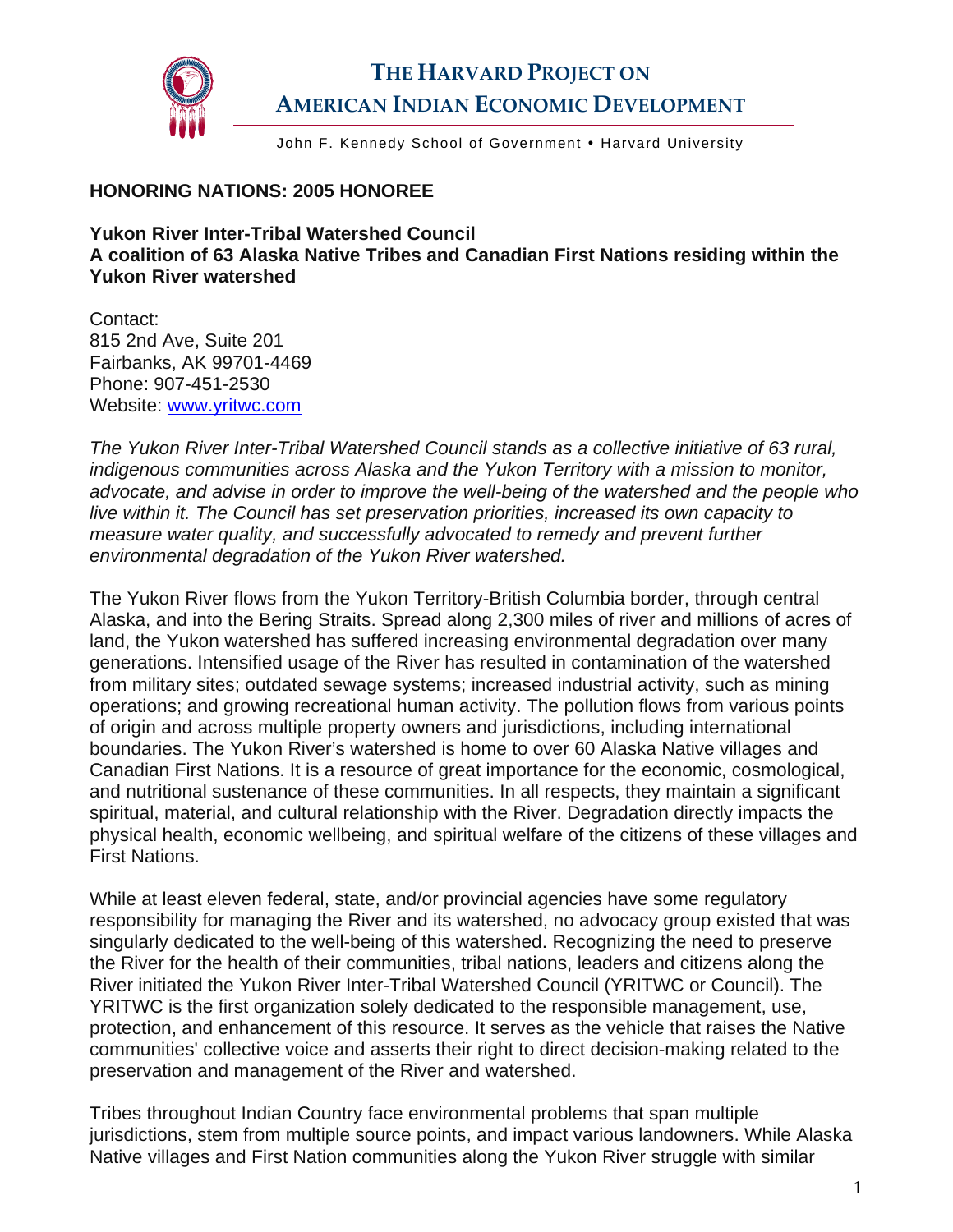challenges, they face an added dimension of international boundaries. The massive River navigates real and imagined boundaries, and tribal citizens negotiate those same boundaries to preserve the River and watershed communities. The YRITWC is a model of a successful intertribal advocacy and environmental preservation organization that effectively works across municipal, state, federal, and international boundaries.

Founded in 1997, the Council is a treaty-based organization of indigenous governments coming together to give voice, power, and ultimately governing authority to constituent members on issues impacting the environmental quality of the River and its watershed through the Yukon River Watershed Inter-Tribal Accord (the Accord). The Accord defines the purpose of the YRITWC, provides for the rights and responsibilities of the Board of Directors, and establishes the Council. A multi-government advisory, advocacy, and monitoring group, the YRITWC has a two-fold mission: to protect the environmental integrity of the River's watershed and to preserve the cultural vitality of the indigenous communities that are dependent upon and part of the watershed. The Council is working to sustain the well-being of both the River and the people who rely on it for their livelihood so that tribal citizens will once again be able to drink directly from the Yukon River ,a stated goal of key elders and chiefs involved in the original formation of the YRITWC.

Through the Council, member villages, and nations have asserted their sovereignty in making decisions about the use and preservation of the River. The accomplishments of the Council are astounding and ever-expanding. This effort is as a model of self-determination, governance, and collaboration, specifically because of achievements in three areas: the initiation of the YRITWC; the development of a complex and high quality operational system; and the impact and reach of the Council on the health of Native peoples along the Yukon River and beyond.

Member communities have a powerful vision for this collaborative initiative along the 2,300 miles of the Yukon River and its expansive watershed. This vision grew out of the distinct need for citizens to preserve the River and thereby sustain their communities and themselves. The conceptual focus and operational underpinnings of the Council are deeply grounded in the spiritual relevance and traditions common to its collective membership. The Council's overarching goal for community members to be able to drink directly from the River concerns health and wellness, values inseparable from the people themselves. One Executive Committee explains that the YRITWC is not about salmon, as salmon are about numbers and allocations and divisions among groups. Rather, the effort continues to be about the very substance cultural and otherwise of the tribes and their citizens. This philosophy drives decision-making and unites all of the citizens in over 60 rural communities across hundreds of miles of river, several different cultures, and an area encompassing millions of acres of land for the purpose of developing effective and collective policy.

Strong and relevant leadership is key in representing the shared interests of these communities' preservation and advocacy efforts. Despite numerous outside powers suggesting the watershed was too big, and that the organization should focus on smaller areas, the Council's founders were undaunted in their recognition that the organization must encompass the whole Yukon River watershed from the headwaters to the sea. To connect across such a great distance, the Council established two regional offices one in Anchorage, and one in Fairbanks, Alaska. The Executive Committee serves as the governing body and consists of twelve representatives six members each from the Alaska and the Yukon Territory regions. Seats on the Executive Committee are allocated by sub-regions (e.g., Southern Tutchone and Yukon Flats) and selected by the Board of Directors. Every two years, the Council convenes a Summit Meeting, bringing together the Board Members, Executive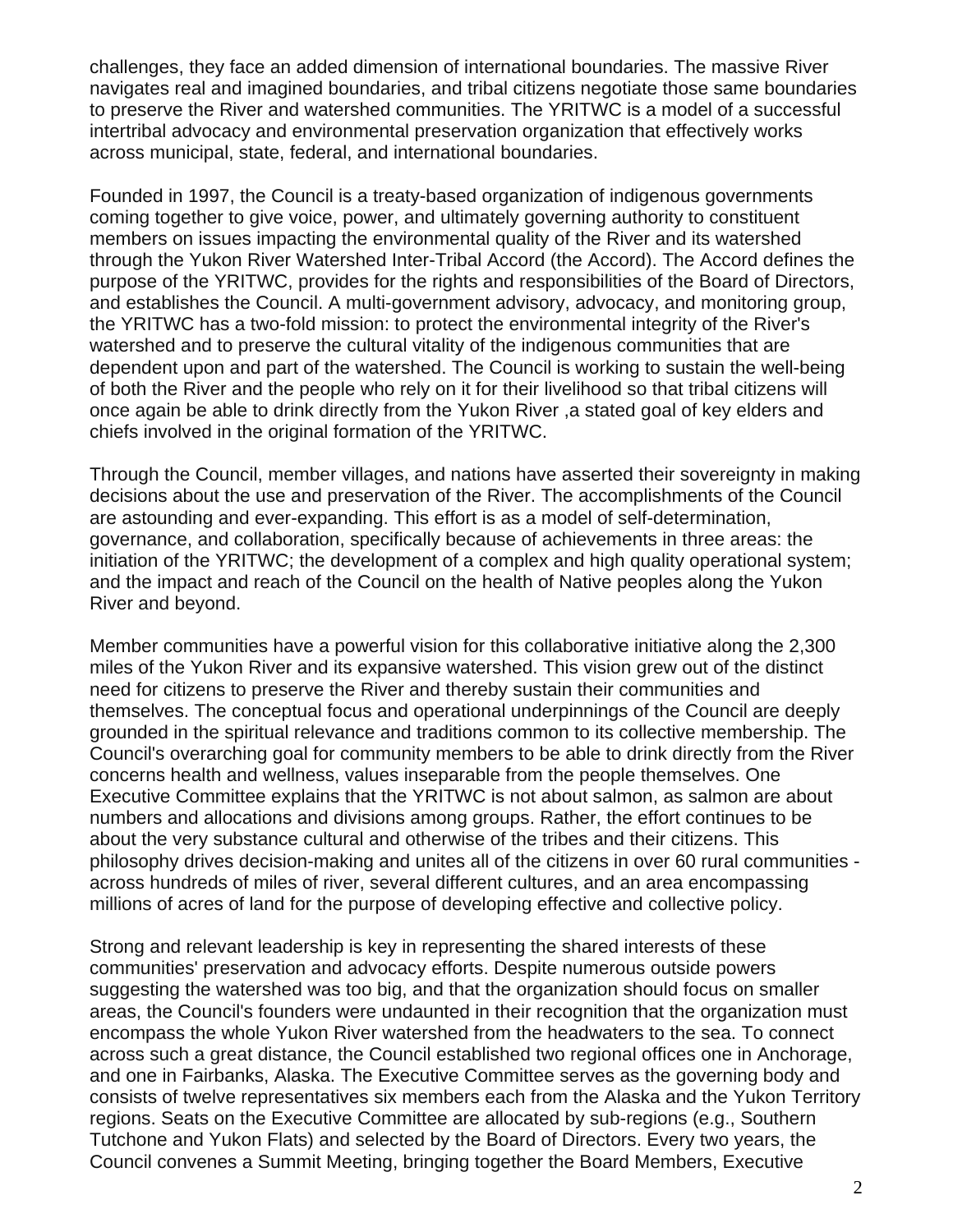Committee, staff, elders and youth from member communities. Focusing on purpose, leadership, representation, and communication, initiatives that are relevant to and respectful of all member communities are generated, ensuring attainment of stated goals.

The simple, yet powerful, vision of cooperation informs the operations of the YRITWC. Because the Council is the vehicle where tribal citizens collectively strengthen the condition of the River's watershed, the staff works to build members' technical capacities to monitor and improve water quality, rather than relying on the efforts of outside regulatory agencies. Geographic Information System (GIS) mapping is employed to identify source points of contaminants and brownfields, and the staff provides advisory services related to landfill and sewage matters. The staff also offers educational programs to Native and non-Native youth, as well as education and technical support services to tribes and tribal employees.

The Council now has an EPA-approved Tribal (Water) Quality Assurance Plan. Results from its water testing anywhere along on the Yukon River or its tributaries are admissible in courts of law and are used to identify areas facing environmental risk. This clearly strengthens the Council's ability to prioritize its preservation activities. Additionally, the Council can hold nontribal entities accountable for supporting preservation efforts. One such organization, the U. S. Geological Society (USGS), has formally turned over responsibility for monitoring the watershed sites and data collection to the Council. This allows the USGS to extend its current five-year data series, while providing the Council access to both existing and historical USGS data on the watershed. Ultimately, these operational advances positively influence the Council's efforts to exercise jurisdictional authority over the River and its tributaries.

As the Council strengthens its internal capacity to manage waste and monitor water quality, it is making significant efforts to directly improve the condition of the River. The impact on the River and the people who live in its watershed has been immediate and deeply felt. For example, the Council established a significant backhauling program under which barge companies volunteer to pick up solid and hazardous waste from member villages on their return journeys to Fairbanks. This not only removes sources of contaminants and pollution over 200 tons have been removed so far it also assists the expansion of tribal environmental programs as communities work to identify hazardous waste for removal.

In addition to direct efforts to clean up the River, the Council's Executive Committee advocates for improvements that contribute to sustaining the watershed over time. In 1999, members of the Executive Committee offered testimony on behalf of the Council before the Yukon Territory Water Resources Board regarding a Canadian city's dumping of raw sewage in the Yukon River. Not only did this result in the addressing of the downstream impacts of the city's actions, but the Premier of the Yukon Territory now provides reports to the Council every three months on the status of the city's municipal waste system. Further, the Council insists on government-to-government meetings with the head of the State of Alaska's Department of Environmental Conservation (DEC) the department responsible for assuring the State's compliance with U.S. Federal Clean Water standards. Concerned that the lack of a comprehensive database of municipal waste systems operating within the River's watershed was compromising the ability to monitor pollution, the Council sought information on the status of the operational conditions of these systems. An Executive Committee member explained to the Commissioner of the DEC that the State stood in likely violation of the Federal clean water laws, because it was lacking any information on municipal waste systems within the watershed. In the next appropriation session, the State committed funds to develop a database of sewage and waste systems within the watershed the first of its kind.

By combining strategies of direct action with advocacy, affiliated villages and First Nations